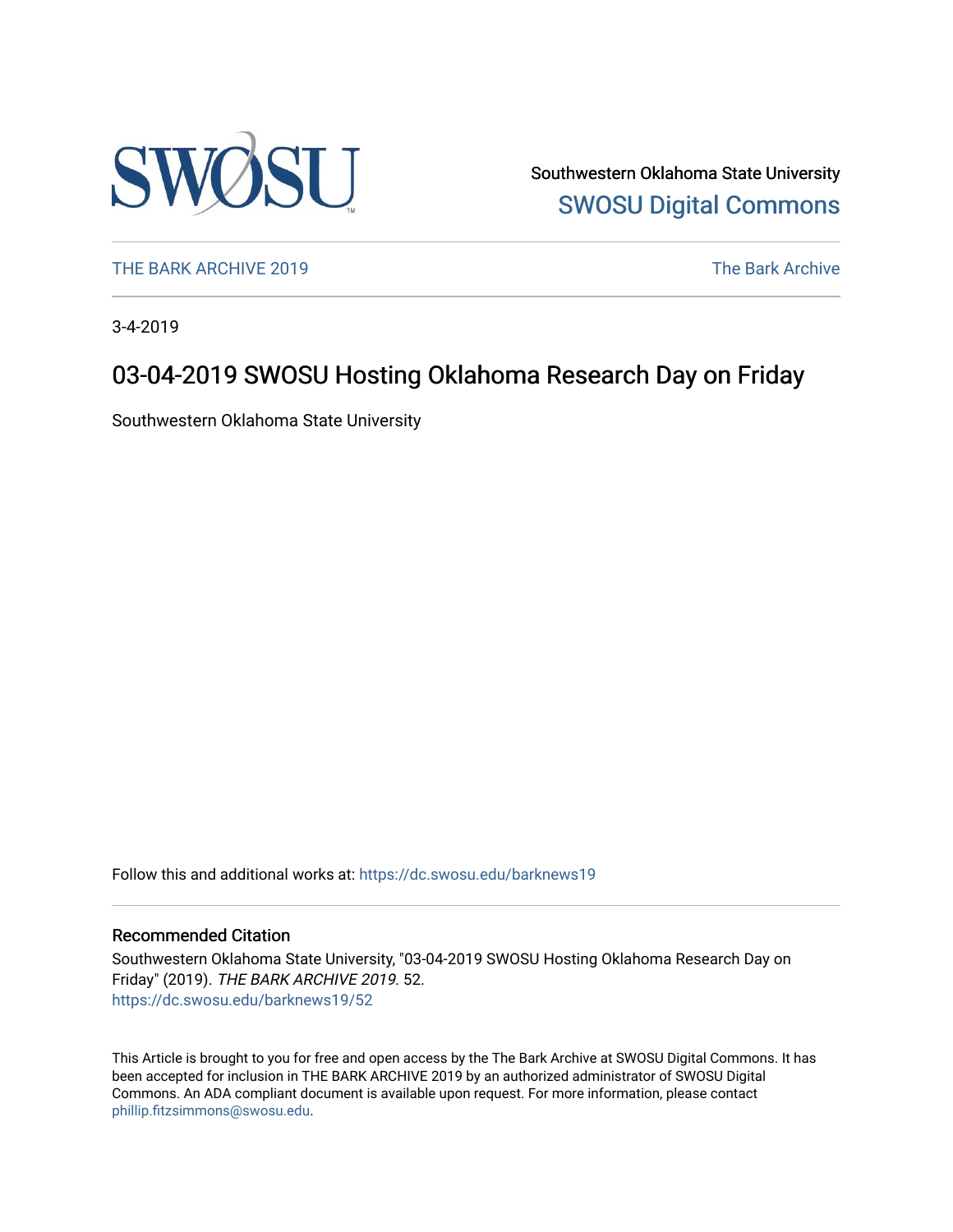

4 March, 2019



## **SWOSU Hosting Oklahoma Research Day on Friday**

Nearly 1,000 students and faculty from Oklahoma universities and colleges will be coming to Southwestern Oklahoma State University this Friday, March 8, as part of the 20th annual Oklahoma Research Day.

Oklahoma's premier undergraduate research fair will take place in the Pioneer Cellular Event Center and Wellness Center on the Weatherford campus.

Dr. Lori Gwyn, director of the SWOSU Office of Sponsored Programs, said the event allows students an opportunity to present original research and scholarly works to their peers and community. All possible academic disciplines and programs are represented at this fair including Business Administration, Education and Professional Studies, Fine Arts and Design, Liberal Arts, and Math and Sciences.

The public is invited to attend poster sessions in the SWOSU Wellness Centerfrom 10-11:30 a.m. and 1-2 p.m. Admission to the poster sessions is free.

This event is sponsored by SWOSU, NWOSU, NSU, ECU, SE, UCO, Langston University, OK EPSCoR, OK INBRE, and the Oklahoma State Regents for Higher Education.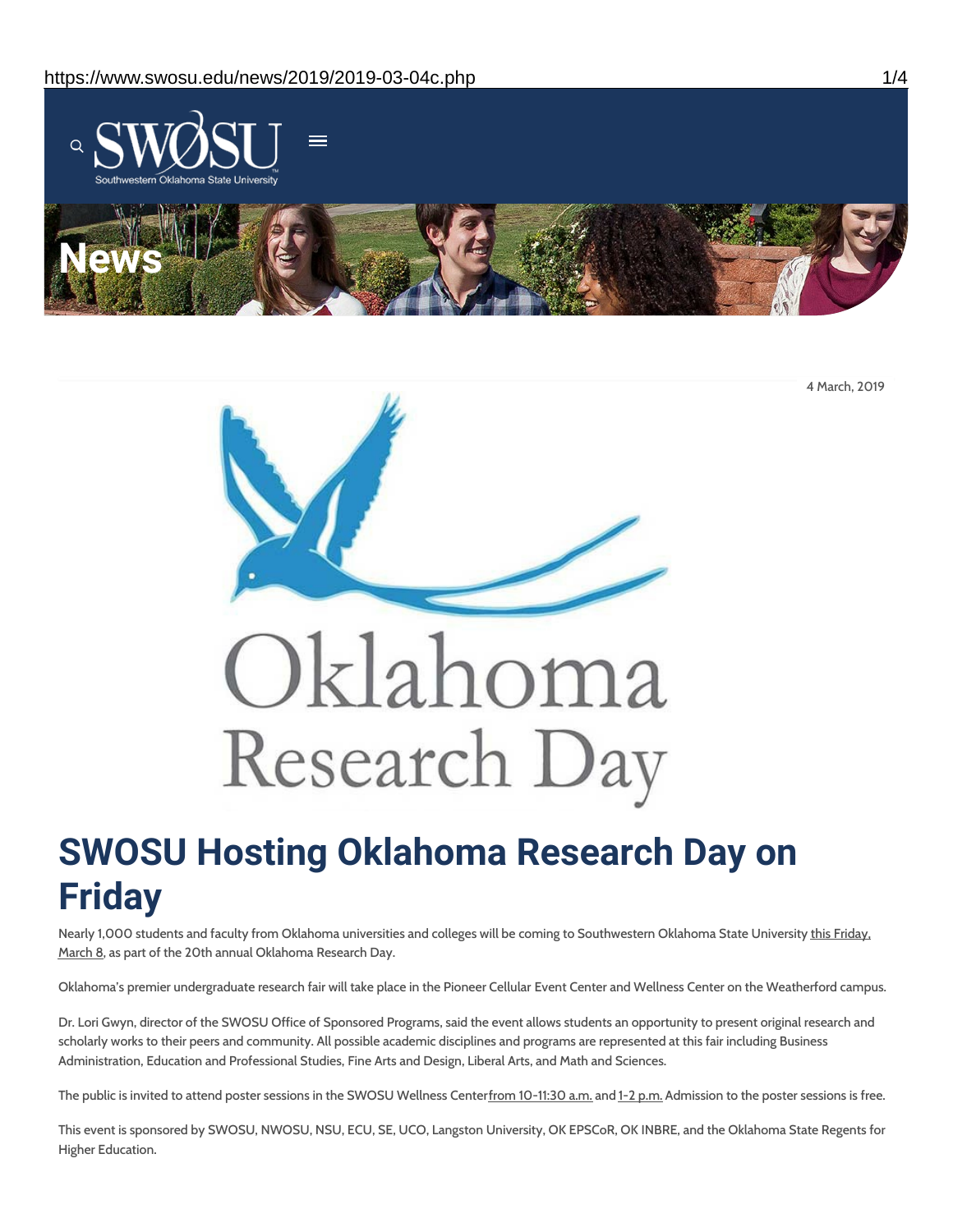#### https://www.swosu.edu/news/2019/2019-03-04c.php 2/4

This is the first time that SWOSU has hosted Oklahoma Research Day. The university will also host the 2020 event.

Additional information about the research day is available atOklahomaResearchDay.com. The event can also be followed on Facebook at Oklahoma Research Day and Twitter (#ORD2019, #EXPLOREORD).

| Academics             | D |
|-----------------------|---|
| Administration        | D |
| Alumni and Foundation | D |
| Community             | D |
| Events                | D |
| Faculty and Staff     | D |
| Miscellaneous         | D |
| Sayre                 | D |
| <b>Students</b>       | D |
|                       |   |

# **Archive Links**  $2018$  $2019$ [2020](https://www.swosu.edu/news/2020/index.php)  $\bullet$ [Archive](https://dc.swosu.edu/bark/) **Archive Archive Archive Archive Archive** Archive Archive Archive Archive Archive Archive Archive Archive



### Weatherford Campus

100 Campus Drive Weatherford, OK 73096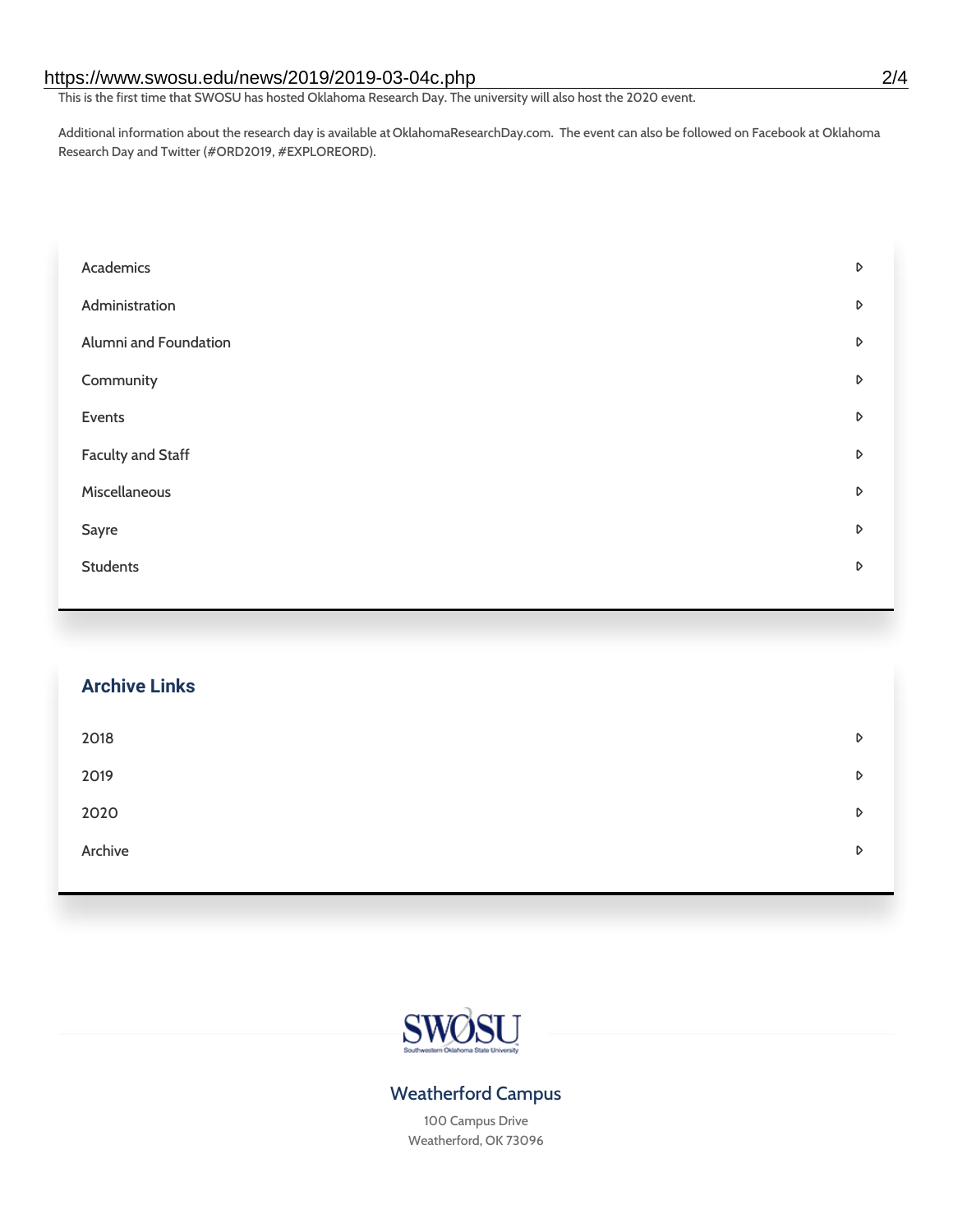#### Sayre Campus

409 E Mississippi Ave Sayre, OK 73662

Connect to Us



Contact [Information](https://www.swosu.edu/about/contact.php)

[University/Facility](https://www.swosu.edu/about/operating-hours.php) Hours

[Campus](https://map.concept3d.com/?id=768#!ct/10964,10214,10213,10212,10205,10204,10203,10202,10136,10129,10128,0,31226,10130,10201,10641,0) Map

Give to [SWOSU](https://standingfirmly.com/donate)

Shop [SWOSU](https://shopswosu.merchorders.com/)



**[Directory](https://www.swosu.edu/directory/index.php)** 

[Calendar](https://eventpublisher.dudesolutions.com/swosu/)

[Apply](https://www.swosu.edu/admissions/apply-to-swosu.php)

[GoSWOSU](https://qlsso.quicklaunchsso.com/home/1267)

[Jobs@SWOSU](https://swosu.csod.com/ux/ats/careersite/1/home?c=swosu)



Current [Students](https://bulldog.swosu.edu/index.php)

[Faculty](https://bulldog.swosu.edu/faculty-staff/index.php) and Staff

**Enrollment Management** [580.774.3782](tel:5807743782)

> **PR/Marketing** [580.774.3063](tel:5807743063)